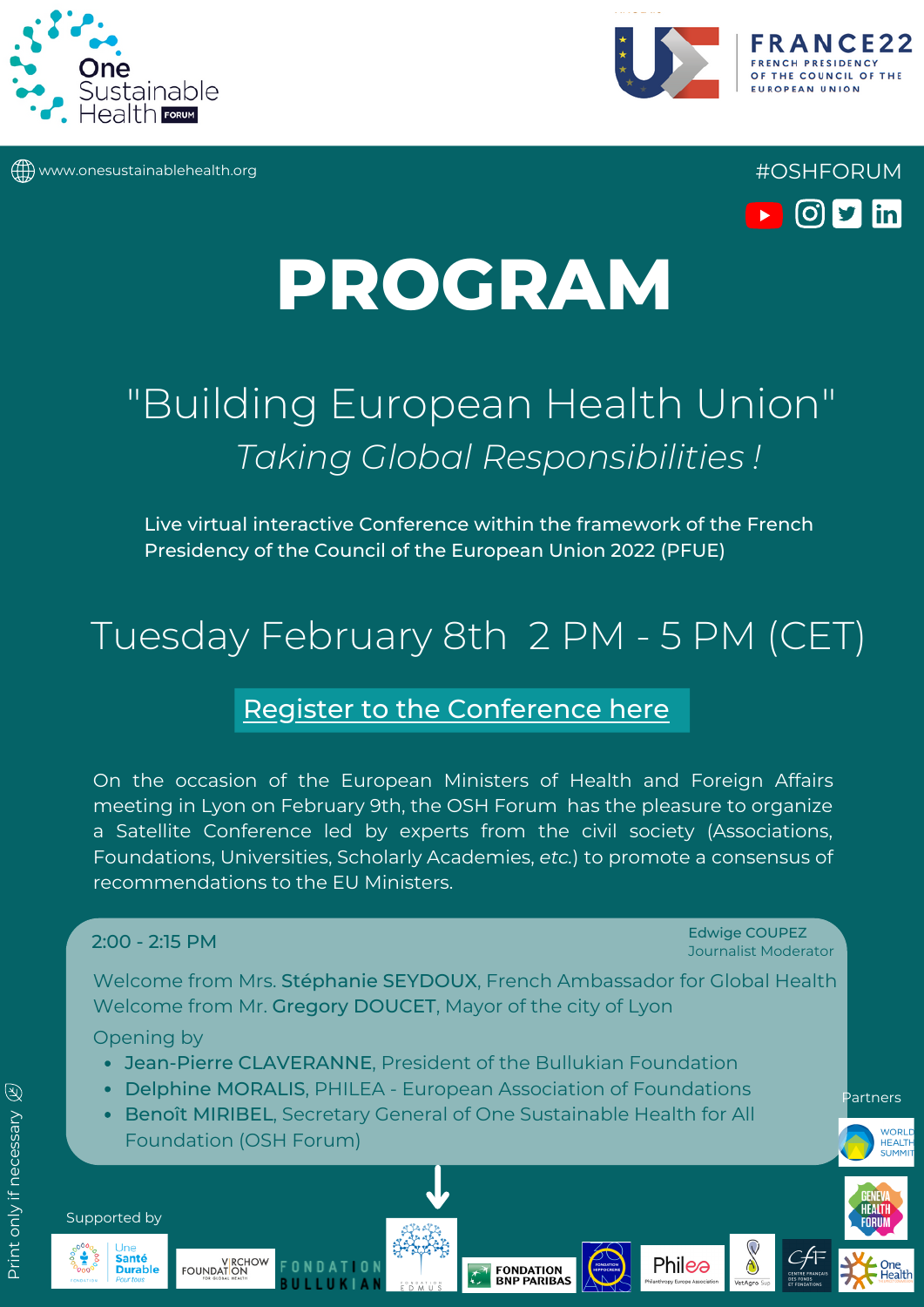#### 2:15 - 2:35 PM

#### **LESSONS FROM THE COVID-19 PANDEMIC**

We were not prepared to face a pandemic - a hard reality that revealed our weaknesses. All aspects of *health, social and economic systems were affected. What went wrong in the COVID-19 pandemic, and* what can we learn from it ? Though most of the EU states had initially faced the pandemic on their own, *they gradually understood the importance of international collaboration and decided to strengthen European cooperation while making it more efficient. This underlined the need to think health globally.*

Chair : Thierry LEFRANÇOIS, French Scientific Council on Covid-19

- Axel PRIES, World Health Summit & Charité University
- Caroline SCHMUTTE, Wellcome Trust
- Josep FIGUERAS, European Observatory on Health Systems and Policies
- Sabah BOUFKHED, University of Manchester

#### 2:35 - 3:15 PM

#### **1 - CARING FOR EU CITIZENS AND THEIR ENVIRONMENT**

*Within prevention, diagnosis, treatment, and vaccines, what is needed to effectively care for Europe's populations? Which resources in member states and which EU capacities need to be reinforced? From the EU Green Deal to a clear commitment in Health, how to move towards a better environment with better health for all ? How a One Sustainable Health approach helps to reconsider this new paradigm for Health ?*

Chair : Babette SIMON, University of Paris

- **Sandra VUKUSIC, EDMUS Foundation**
- Yann LE CAM, EURORDIS
- Antoine FLAHAULT, Global Health Institute Geneva University
- Amanda E. FINE, Wildlife Conservation Society (WCS)
- Susana LOPEZ CHARRETON, Academy of Sciences (Mexico) with Benjamin ROCHE, IRD-PREZODE
- Student voice : Francesco LUPOSELLA, VetAgroSup

#### 3:15 - 3:55 PM

#### **2 - EMBRACING GLOBAL HEALTH RESPONSIBILITIES**

*EU centrism may adversely impact Health. What is the EU ambition today to take global responsibilities in Global Health ?*

Chair : Ole Petter OTTERSEN, Karolinska Institutet

- Karin SIPIDO, Leuven University
- Michel KAZATCHKINE and Stéphanie TCHIOMBIANO, Santé Mondiale 2030
- **Simon KABORE, Réseau RAME Burkina Faso**
- Rhoda WANYENZE, Makerere University School of Public Health Uganda
- Amadou SALL, Pasteur Network Senegal
- Agustin MARTIN LASANTA, Deutsche Stiftung Weltbevoelkerung (DSW)
- Student voice : Max CLARON & Roz TAYLOR, London School of Hygiene & Tropical Medicine and Royal Veterinary College

Register to the [Conference](https://artcast-medical.zoom.us/webinar/register/WN_8i76GoJCQoS83eyX5vsA7w) here **with a supersuper and integral and Regista**l and Registal A.org